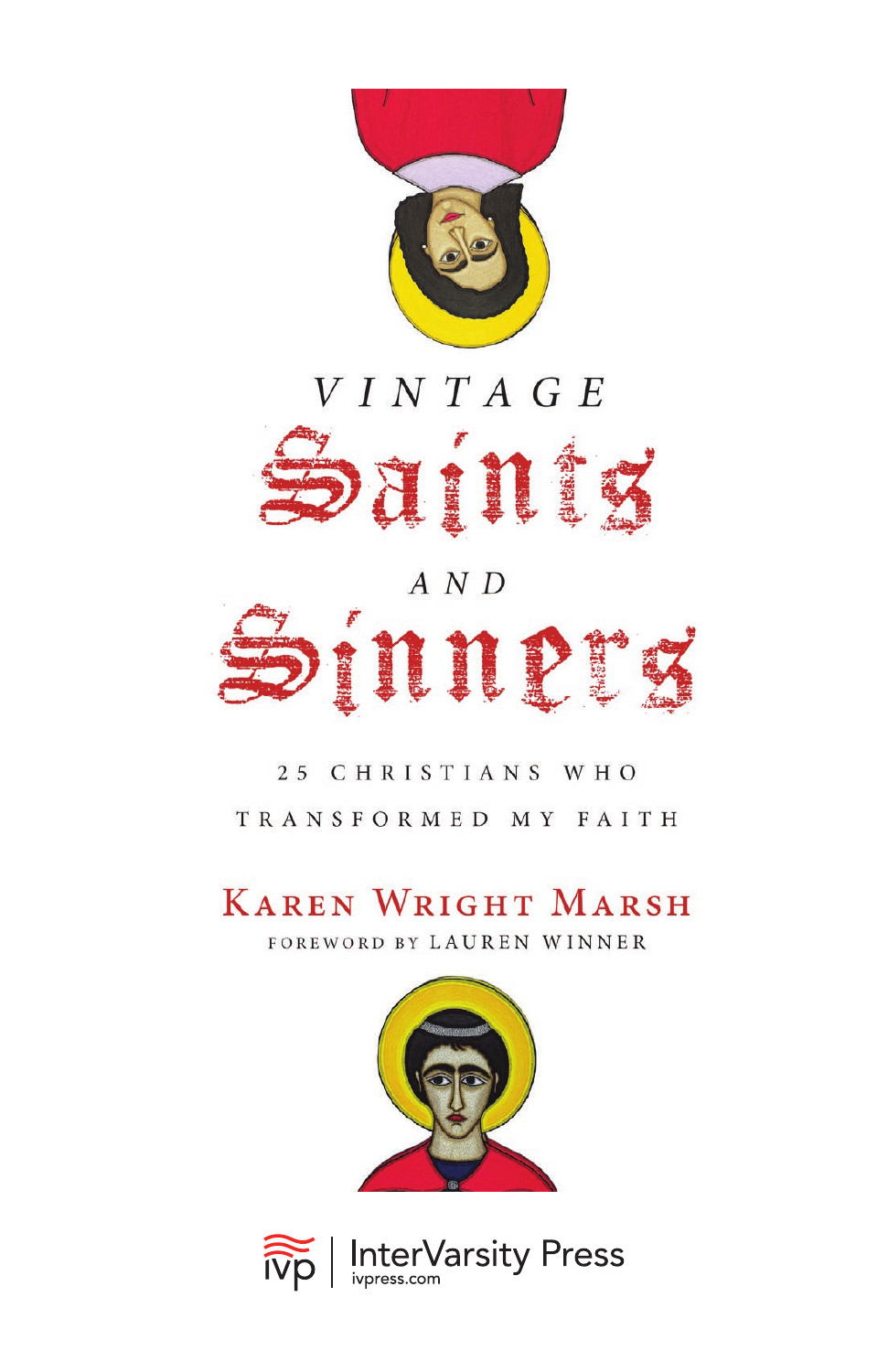Taken from *Vintage Saints and Sinners* by Karen Wright Marsh. Copyright © 2017 by Karen Marsh. Published by InterVarsity Press, Downers Grove, IL. [www.ivpress.com.](https://www.ivpress.com)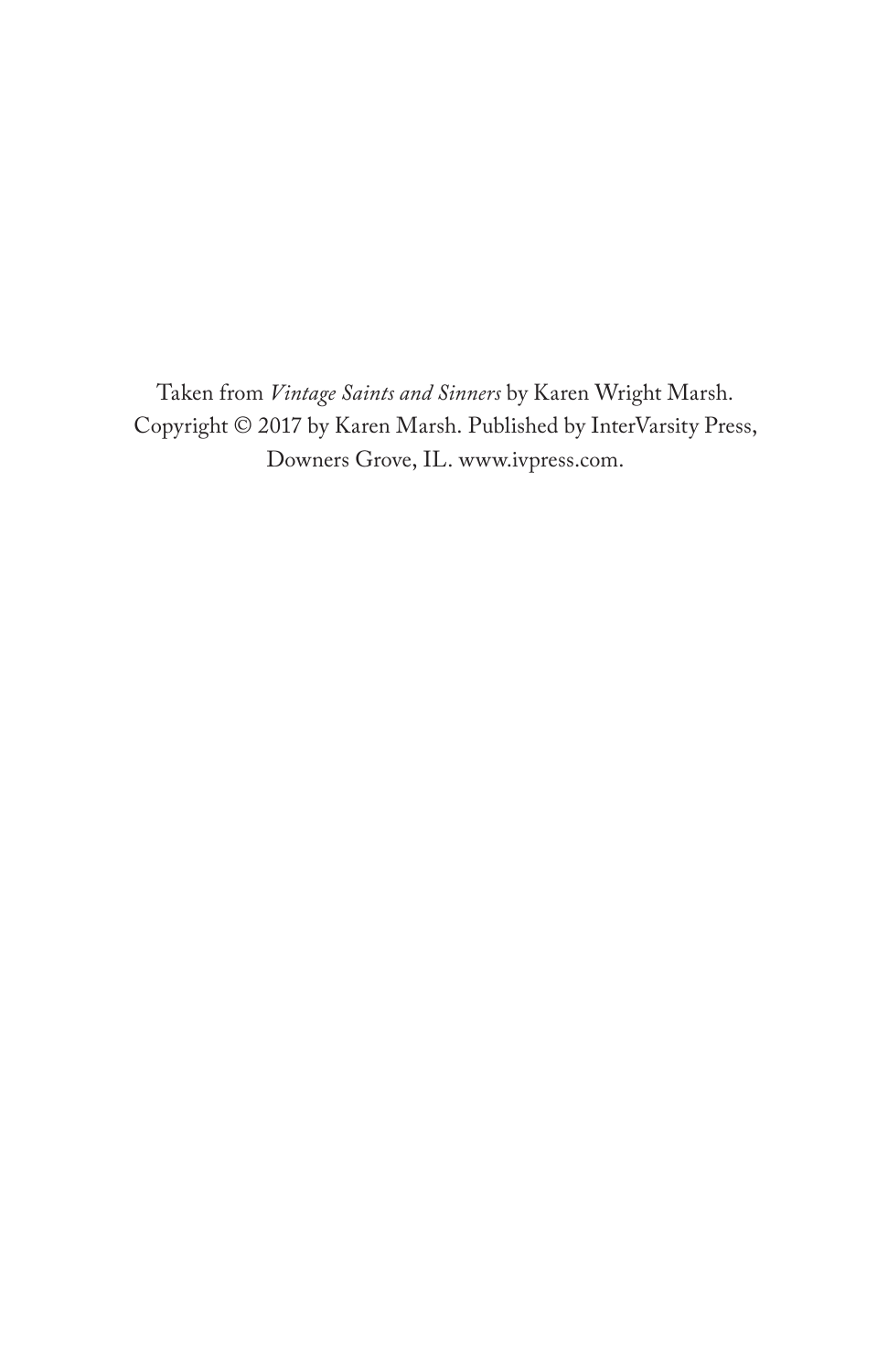## Take the Little Way

*Jesus does not demand great deeds. All He wants is self-surrender and gratitude.*

A gracious home to welcome the world, an experiment in community, an expression of lived faith, and an invitation to thoughtful exchange. We envisioned all this (and more) when Charles and I and our three kids fastened the bronze plaque onto the freshly painted front door, announcing: Bonhoeffer House.

The child of a minister and oldest of five children, I grew up in a household where our shoes were lined up on Saturday nights, newly polished for church the next morning. Sundays brought extra guests to the dinner table; my unflappable mother simply doubled the recipe for macaroni and cheese and mixed up more Lipton instant iced tea. Staying over? She pulled out the sleeper sofa, grabbed a set of sheets from the linen closet. Mom made it look effortless. I believed that I could too. The Bonhoeffer House was ready for visitors and I was up for the venture.

In the seventeen years since we pushed open the Bonhoeffer House doors, the glow is off the golden dream. Cracked radiators, charred lasagna, midnight visitations, roaring undergrad parties next door, cranky kids, sacrificed privacy, and overbooked schedules have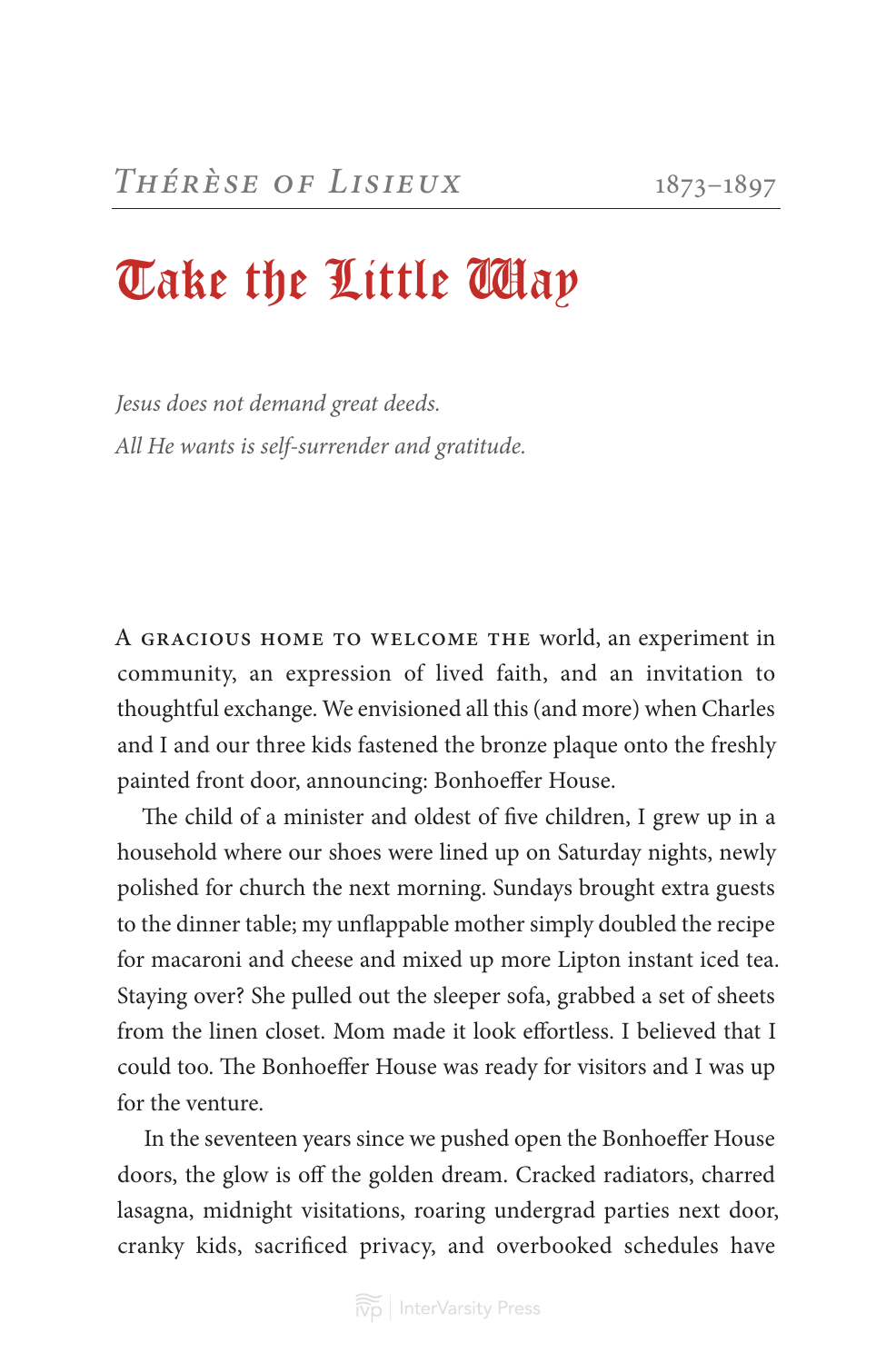chastened our utopian ambitions. The Professor demands quiet; he's got a lecture to write for tomorrow's class. Students are arriving for a Bible study and now Nan urgently requires a ride to volleyball practice. The dinner dishes are congealing on the counter, the dog has raided the trash. I try to keep it together, but beware if you hear me begin to speak in what Nan calls "Mom's real scary quiet voice." I'm about to lose it.

I still long to be that person who loves patiently, believes deeply, lives fully. When I'm frazzled by daily life here, I occasionally entertain that odd, alternative ideal—the one in which I've escaped to a convent, far from this relentless, changeable activity. I imagine myself mindfully present to each moment, centered by peaceful prayer and invigorated by physical labors. When the sisters and I gather in the chapel or weed in the garden, we always know what comes next in the rhythm of community living. With a stripped-down agenda, limited wardrobe options, and a decluttered closet, my mind is clear.

Thérèse of Lisieux shatters my monastic reverie. She left her own comfortable bourgeois home in northwestern France for the convent and she ended up in an unheated cell, dying of tuberculosis on a straw pallet. Dead at only twenty-four, she'd accomplished so little that the other nuns had nothing to write about in her obituary. I'll bet that Thérèse had her own romantic visions of shared life; she must have been sorely disappointed.

There are some glaring problems with my own getaway scenario too. My husband is missing from the picture, and I couldn't do without Henry, Will, Nan, or our dog Ginger. The flowing nun's habit? Most definitely *not* my look. Total obedience to superiors? Never. I know I'm just daydreaming a way to be stronger and more spiritual, calmer and more focused.

#### À.

The story of Thérèse, aka "The Little Flower," is a backwards fairy tale, from silk slippers to rough sandals. Like me, our heroine was one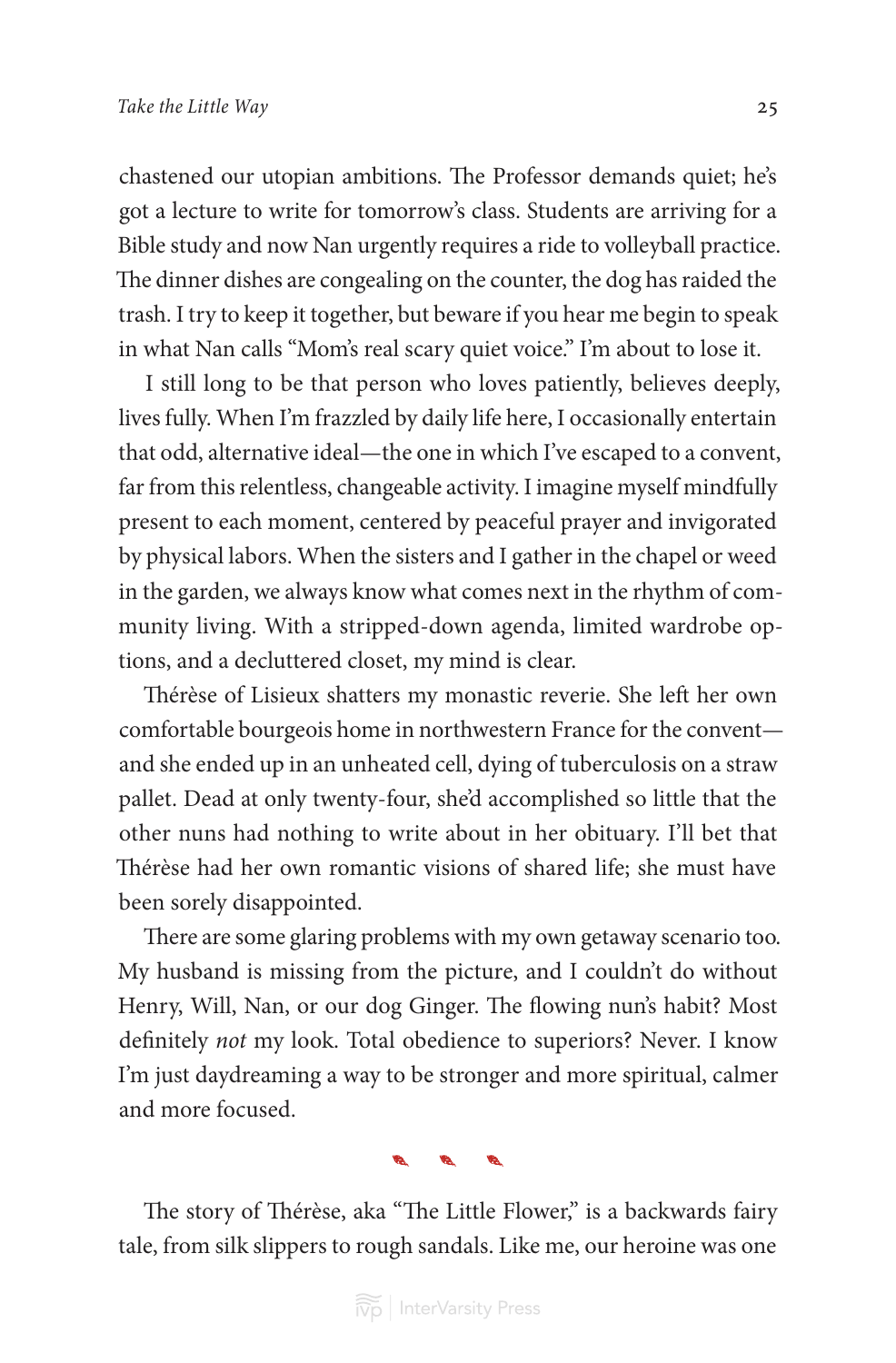of five children born into a respectable Christian family. Her super devout parents kept up a regimen of daily prayer (at 5:30 a.m.!), regular fasting and Sabbath observance. Thérèse loved God from day one, claiming that even as a toddler she'd never refused God anything.

Thérèse's first few years were golden. Her four older sisters pampered her, her parents found her adorable. Everything on earth smiled at her; she found blossoms under her feet. Then, when Thérèse was only four, her mother, Zélie, died. Her sisters all left to become nuns. Without her family to shelter her, Thérèse was sickened by grief.

But Thérèse had boldness at her core. The valiant little girl decided to devote her whole life to God. Planning her future, she fantasized that she'd grow up to be a soldier, an apostle, a hermit, a missionary, or even a priest. No surprise: none of these careers were open to nineteenthcentury village maidens. And so, at nine years old, Thérèse marched, with utter confidence, to enlist at the local Carmelite monastery. The nuns sent her back to her father. She was, of course, too young.

Thérèse waited impatiently and then returned to the convent gate at age fourteen, ready to begin her awesome new career. But she was refused again. When she met Pope Leo VIII during a family pilgrimage to Rome, the desperate girl saw her chance. She got right up in the pope's face and begged him to pull some strings. The flustered pope muttered something about obeying her superiors. Thérèse turned up the volume, clutching his legs, refusing to budge. As the papal guards dragged the sobbing girl toward the door, Pope Leo passed the problem off to God, saying, "Go . . . Go . . . you will enter if God wills it."

Back home in Lisieux, she was promptly admitted to the convent. (I ask you: Was it divine providence or stubborn melodrama that unlocked the door?) She had arrived at last. To the Carmelite convent, where all was silence except for the sweep of long habits and the hiss of rope sandals along the echoing hallways. Here was a physical grace and order she craved. She was delivered from her stifling, overstuffed middle-class childhood and into her life's calling: to adore Jesus utterly.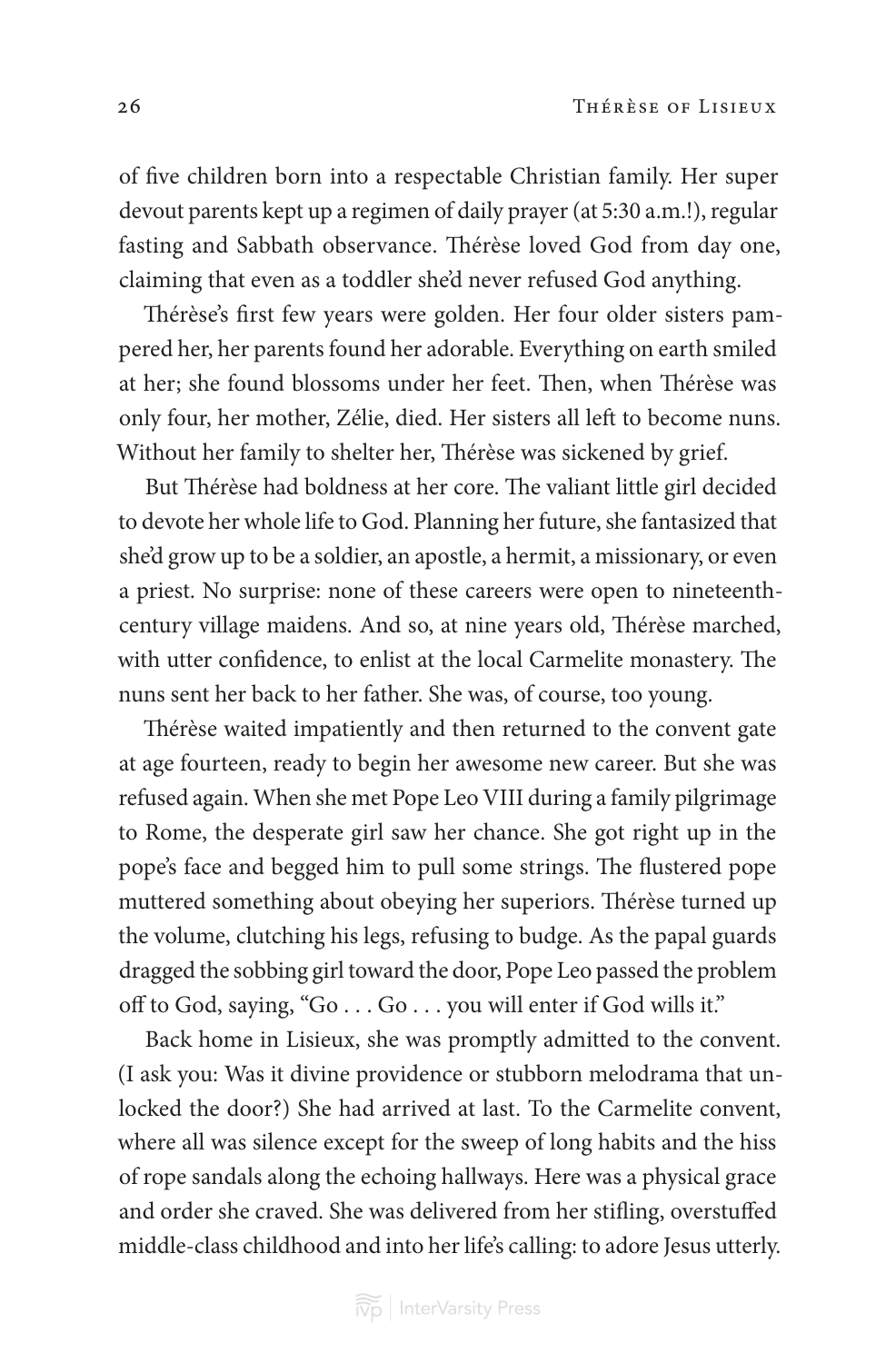Thérèse's vivid spiritual imagination comes through in her memoir. In many ways, it's like any teenaged girl's diary. The pages burst with capital letters, exclamation points and images of pretty flowers, victims, salty tears, little angels, martyrs, consuming fire. One biographer said that reading the book feels like eating too many marshmallows. But Thérèse isn't writing about flirtations with cute boys; she's all about abandonment to her beloved Jesus. Thérèse writes of scaling the summit of the mountain of love to demonstrate her total trust in God. She describes Jesus leading her into a "furnace of divine love."

As she writes, Thérèse imagines herself into the story of Jesus by the well. When he asks for water, she's the humble Samaritan woman with a cup in her hand, saying, "I am only a very little soul, who can offer very little things to our Lord." Thérèse often speaks of taking the Little Way, where every small action, every unseen sacrifice—even a drink of water—is a full surrender to the tenderness of Jesus' infinite love.

"My God, I choose all! I do not wish to be a saint by halves," she prays. Ever the go-getter, Thérèse envisions bold saints out there, doing big things for God in the world. She admires an earlier French girl, Joan of Arc, valiant in bloody combat for the Lord of Hosts. But little Thérèse? Though she burns to do battle for God's glory, her war will never be on the open field; instead, she is a prisoner of Love, forever cut off from the world, held captive within the cloister. Choosing the Little Way will be Thérèse's ultimate challenge. The great demand to submit her will to God in everything.

Let us keep far from all that glitters, she would say, and learn to love our littleness. Follow this Little Way with an attitude of lowliness, poorness of spirit, trust. Let us even be satisfied to feel nothing as we serve God and others whenever and wherever we can. It is then, however obscure and unnoticed we may be, that Jesus will come to seek us out and transform us with his love.

Yes, Thérèse was given to austere heroics and interior struggles. By her telling, suffering intensifies devotion. After all the years of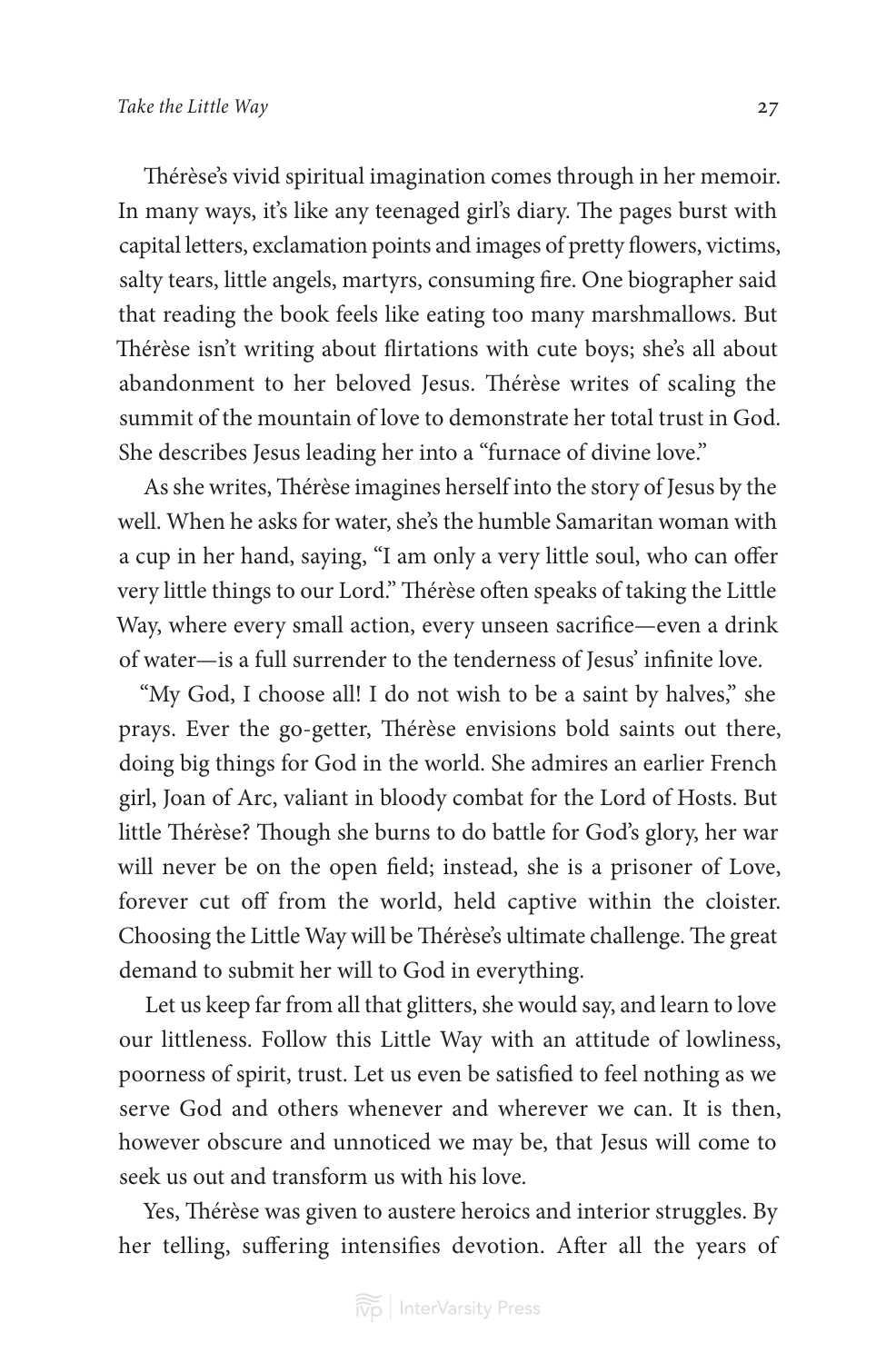planning, praying, and envisioning her ecstatic life with God, she must have been privately disenchanted by how things turned out. I imagine the teenaged Thérèse, realizing that she's truly stuck for life inside an obscure convent in chilly Lisieux. She's crowded in with much older nuns who apparently do not share her passion for Christlike loving service. In fact, the sisters annoy her in a million little ways.

Here's a snapshot. Each day, Thérèse patiently escorts a sick, irritable sister from prayers to dinner, cuts her bread, endures her criticisms. Thérèse's humanity comes through at prayer, as the young woman fights to concentrate while another sister rattles her rosary beads incessantly. She writes, "Perhaps none heard it but myself, for my hearing is extremely acute, and I cannot say how it tormented me!" At work, washing handkerchiefs in the laundry, the nun seated close by constantly "besprinkles" Thérèse with filthy water (on purpose?). Though Thérèse is tempted to make a show of wiping off her face, she bears the offenses uncomplainingly. Still, I'll bet that some nights she lay on her pallet wondering why God had ever inspired her with such fantastical, unfulfilled dreams.

Thérèse was a tough girl who stayed in there. She didn't hide behind abstractions or doctrine; she was about action. She put it simply, saying, "Jesus does not demand great deeds. All He wants is selfsurrender and gratitude. That is all Jesus asks from us. He needs nothing from us except our love." Day in and day out, Thérèse lived an ordinary witness of extraordinary love—theology on its knees. Though the Little Way brought her no glory, she chose it anyway.

Whenever the nuns got on her saintly nerves, Thérèse made a choice: to treat them as companions whom she dearly loved. To get there, Thérèse adopted the "fake till you make it" approach. "When I suffer much, when things that are painful and disagreeable befall me," she said, "instead of assuming an air of sadness, I respond by a smile." Reading her words, I feel my teeth clench at the forced cheer.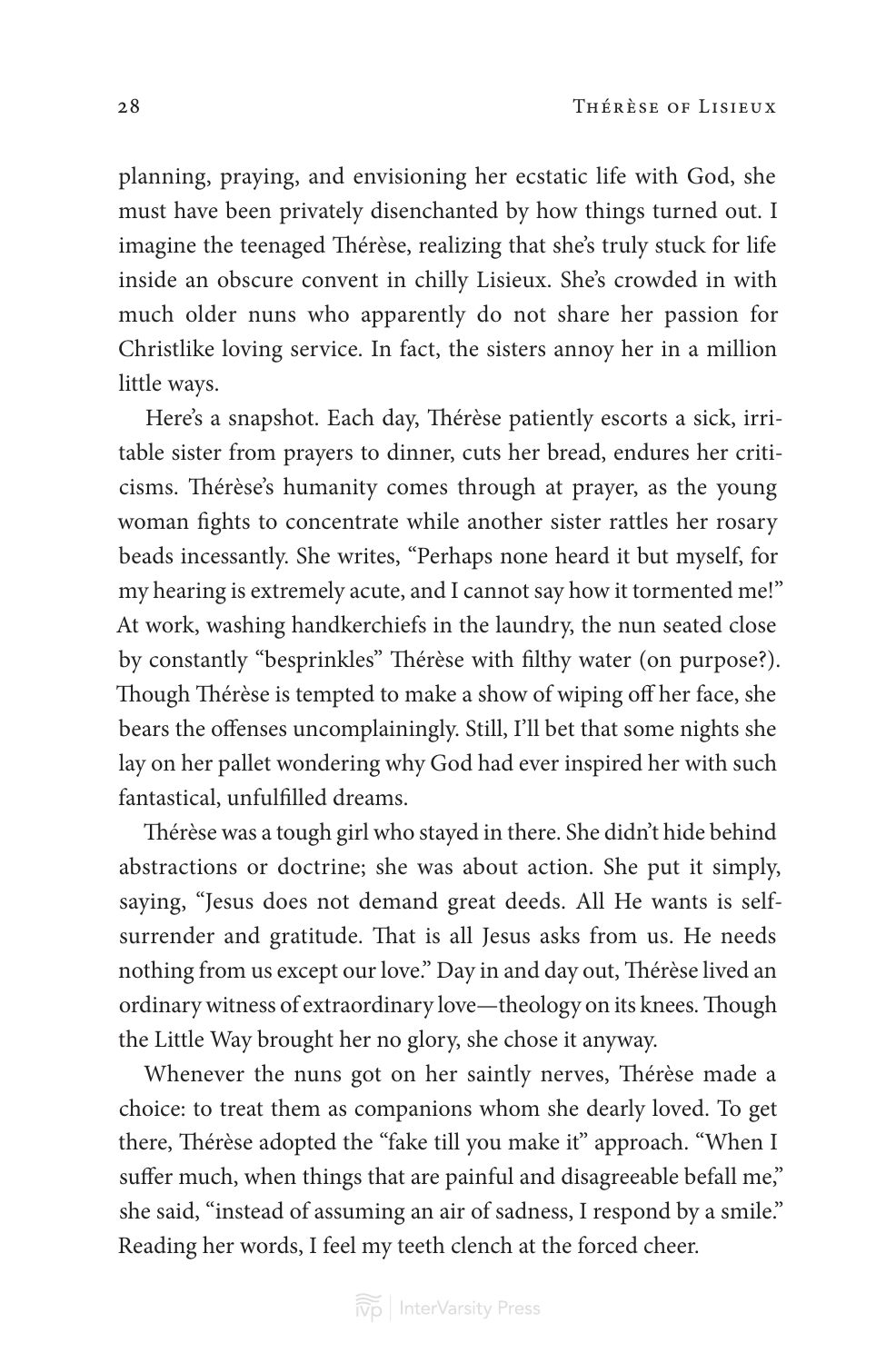Still, I'll give the young woman credit. She always did defy expectations, even at the end when she was dying of tuberculosis at twentyfour. Where Kierkegaard made a leap of faith, his intellectual vault over the abyss of doubt into Christian faith, Thérèse took the Little Way, a brave emotional vault over the abyss of self-interest and into radical Christian love.

**ALL ARE** 

I've always seen the youthful Thérèse and the teenaged Karen as different girls—Thérèse scribbling quaint piety and Karen analyzing a Vonnegut novel. Thérèse repeating Latin prayers and Karen cramming for the A.P. biology exam. Recently I dug out my old high school diary and, faced with my own handwriting, I felt a peculiar sensation. There were no capital letters (my e e cummings phase) among the words: "i will act and trust that god has honored my feeble desire to praise him through my life." I found a prayer in which I wrote, "i believe that what i do makes a difference. my time is valuable. but you are god. my little efforts are worthless until you bless them and fill them with your power. here am i. send me." I heard the voice of a fervently believing Karen, the idealistic adolescent I once was.

I still have lofty notions, but the convent-as-spiritual-spa-getaway won't be happening. Thérèse quickly discovered that the cloister would not be all tranquility, glowing beeswax candles and choral polyphony. It was a place of affliction. The Carmelite sisters endured restricted sleep, no travel, no comforts, no easy conversation, no family or romantic attachments. No freedom. Daily religious life would sorely try Thérèse's single vocation, her sole occupation: *to love*.

In the grind, it was no easy thing to abandon herself utterly, unflinchingly to God. Still, she chose to take the Little Way, no matter how difficult. As usual, she made up her mind, saying, "Out of love I will suffer and, out of love, rejoice." When she folded the laundry, scrubbed the cold stone floors or knelt before the altar, she would do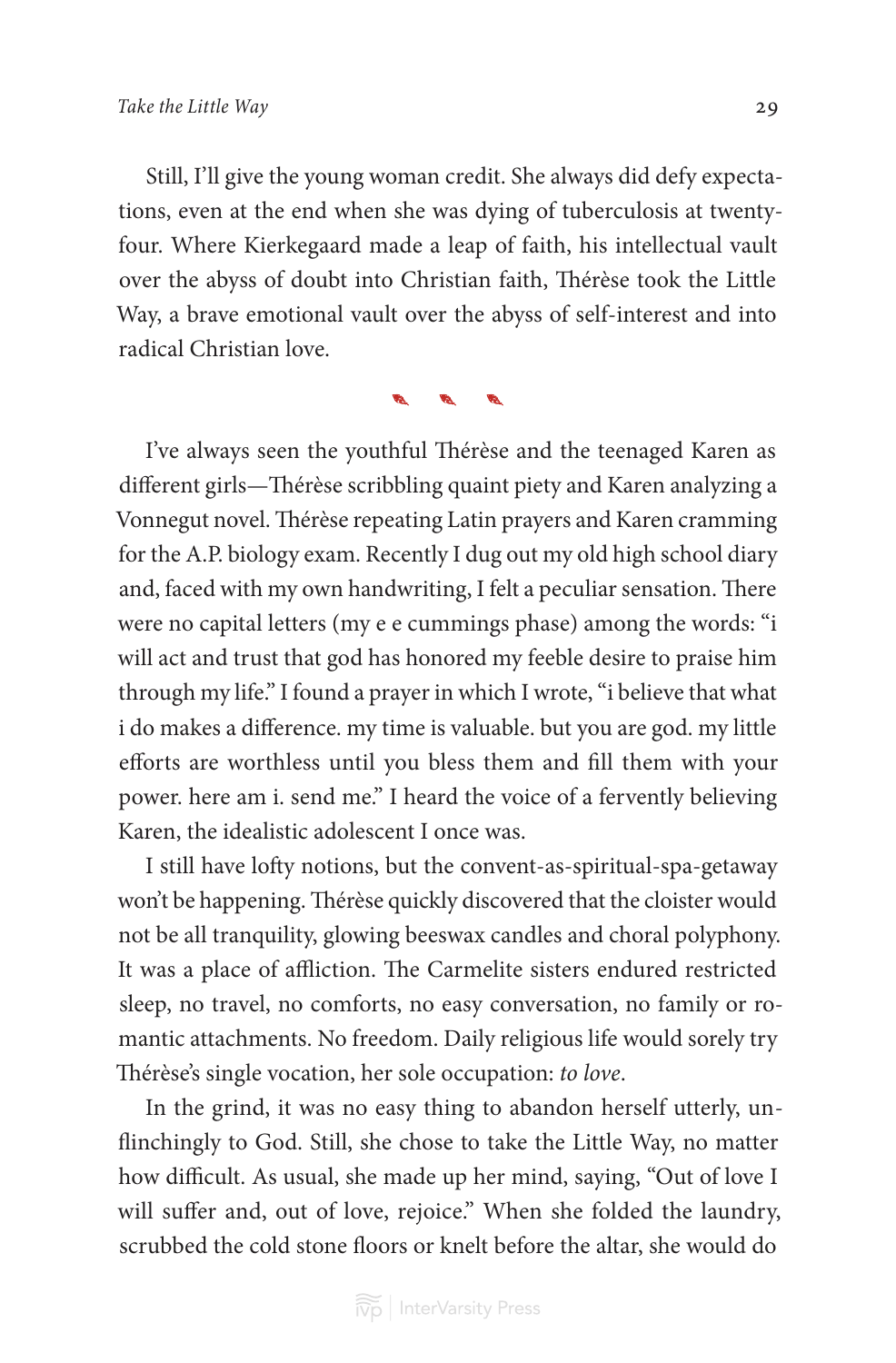it all for love. "In everything I must find self-denial and sacrifice," she pledged.

Ah, the martyr complex. We've all seen it, the person who sighs theatrically and says, "Don't mind me! You go first/make the decision/ have the last piece of cake/let me wash all the pots. It's fine, *really*." I may tend to play the victim myself, though I won't admit to it here. (I truly prefer burned toast.) But Thérèse takes self-denial to an extreme. Her high-pitched virtue grates on me; all the suffering talk makes me queasy.

And now? I'd truly be acting the martyr if I claimed that life in the Bonhoeffer House is rough. I have privilege and comfort beyond compare. Honestly, though, the experience of sharing my family, privacy and possessions is not the unmitigated joy that Charles and I once thought it would be. Real experiences rarely are. I didn't see what was coming when I prayed, "here i am. send me."

Life goes on. I am no Little Flower. I am often ambitious and restless. Thérèse and I still deeply disagree over the merits of self-denial, but I've come to respect that bold child who banged on the doors of the convent as a nine-year-old, marched up to the pope in Rome, and mastered the grueling monastic routines, all for the love of Christ. When dreams of the Christian life disappoint, I recall the Little Way of Thérèse. What might it mean to learn to love my littleness? To serve without demanding praise—or even satisfaction? Here and now, with all that I know, I consider the confines of this place and this day. The invitation into my own Little Way.